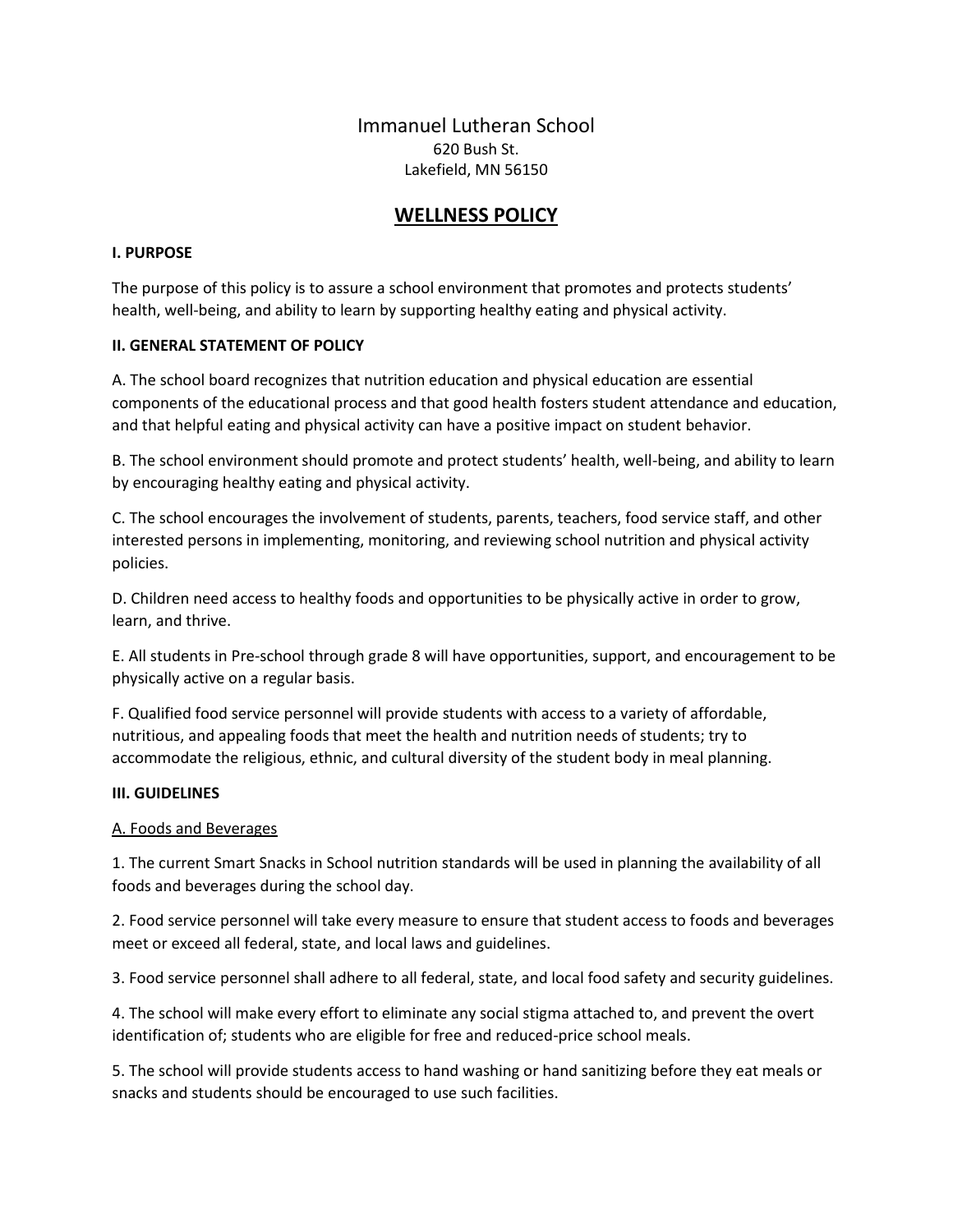6. The school will make every effort to provide students with sufficient time to eat after sitting down for school meals and will make every effort to schedule meal periods at appropriate times during the school day.

7. The school will discourage tutoring, club, or organizational meetings or activities during mealtimes, unless students may eat during such activities.

# B. School Food Service Program/Personnel

1. The school will provide healthy and safe school meal programs that strictly comply with all federal, state, and local statutes and regulations.

2. The school shall designate the Food Service Director to be responsible for the school's food service program, whose duties shall include the creation of nutrition guidelines and procedures for the selection of foods and beverages made available to ensure food and beverage choices are consistent with current USDA Dietary Guidelines for Americans.

3. As part of the school's responsibility to operate a food service program, the school will provide continuing professional development for all food service personnel.

## C. Nutritional Education and Promotion

1. The school will encourage and support healthy eating by students and engage in nutrition promotion that is:

a. offered as part of a comprehensive program designated to provide students with the knowledge and skills necessary to promote and protect their health;

b. part of health education classes and in other classes where appropriate.

2. The school will encourage all students to make age appropriate, healthy selections of foods and beverages, including those sold individually outside the reimbursable school meal programs, including birthday or holiday classroom snacks.

#### D. Physical Activity

1. Students need opportunities for physical activity and to fully embrace regular physical activity as a personal behavior. Health education will reinforce the knowledge and self-management skills needed to maintain a healthy lifestyle. Team and life-long sport activities to reduce sedentary activities such as watching television and playing video games will be encouraged by members of our faculty and staff.

2. Opportunities for physical activity will be incorporated into other subject lessons, where appropriate.

3. Students will be encouraged to find ways that they enjoy to get exercise needed for a healthy lifestyle.

# E. Communications with Parents

1. The school recognizes that parents and guardians have a primary and fundamental role in promoting and protecting their children's health and well-being.